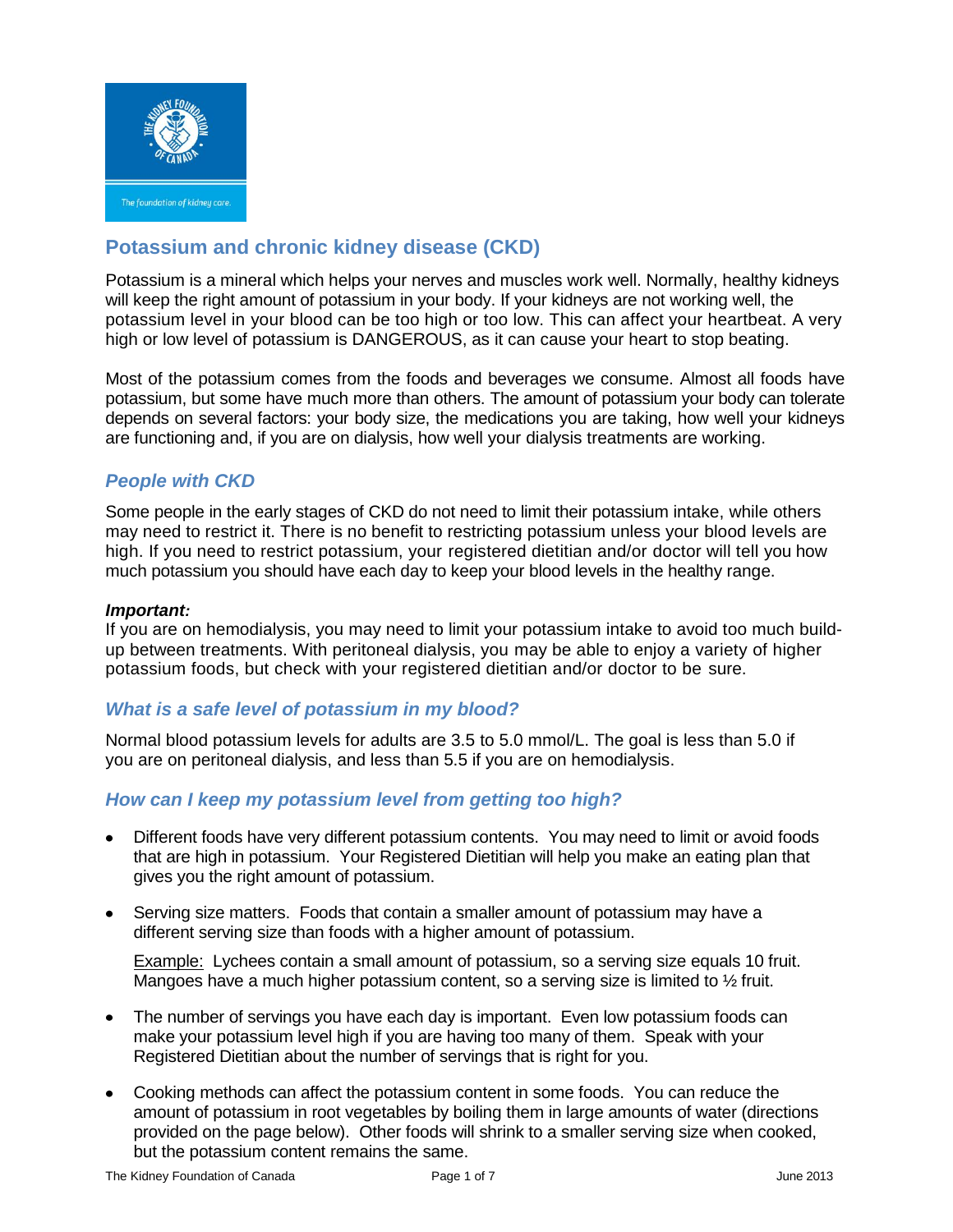Example:  $\frac{1}{2}$  cup of raw spinach will shrink to 1 tbsp when cooked. Eating  $\frac{1}{2}$  cup of cooked spinach will have a much higher potassium content than  $\frac{1}{2}$  cup of raw spinach.

- $\bullet$ Do not use the liquid from canned, cooked or frozen fruits and vegetables.
- If you are on dialysis, be sure to complete all of your dialysis treatments.  $\bullet$

#### *How to double boil vegetables*

Boiling vegetables twice is considered the best way to remove the most potassium from root vegetables such as potatoes and sweet potatoes. This process does not turn potatoes into a low potassium food. It does allow you to include these foods safely into your diet, in moderation.

- 1. Wash and peel the vegetable.
- 2. Dice or thinly slice the vegetable.
- 3. Place the vegetable in room temperature water. Use two times the amount of water to the amount of vegetable.
- 4. Bring the water to a boil.
- 5. Drain off the water and add fresh, room temperature water. Use two times the amount of water to the amount of vegetable.
- 6. Bring the water to a boil again and cook until the vegetable is soft and tender.
- 7. Drain and discard the boiling water.

#### *What foods can I eat to manage potassium in my diet?*

The food lists on the following pages can help you choose the right foods and avoid those that are high in potassium. They are a guide and do not replace the advice of a health care professional. If you are unsure about a particular food, please ask your Registered Dietitian. *All foods are listed in alphabetical order.*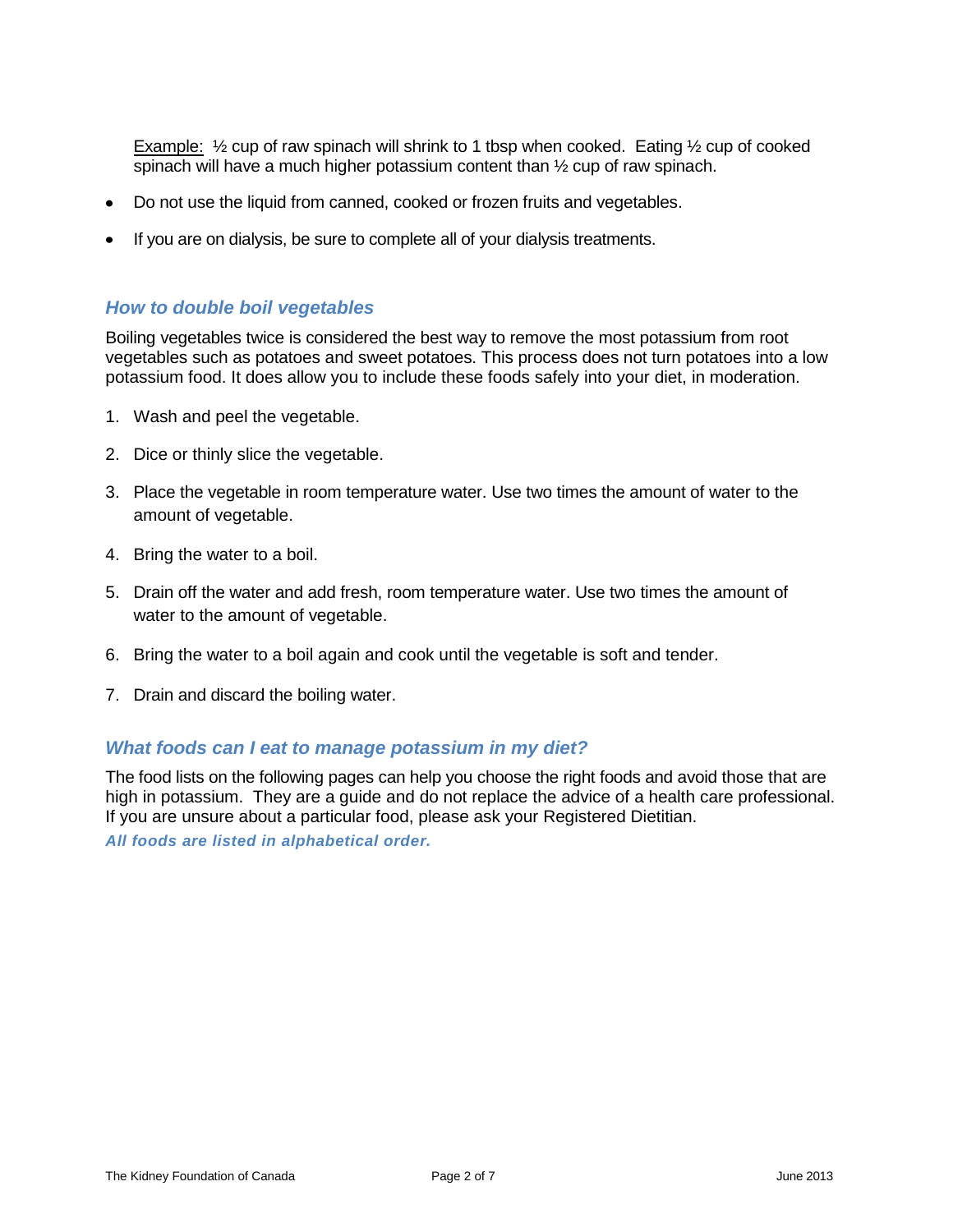| <b>Potassium guidelines for choosing foods</b>                                                                   |                 |                                                                                          |                      |  |
|------------------------------------------------------------------------------------------------------------------|-----------------|------------------------------------------------------------------------------------------|----------------------|--|
| <b>Choose</b>                                                                                                    |                 | <b>Avoid</b>                                                                             |                      |  |
| <b>Juices and Nectars</b><br>(1 serving is equal to 1/2 cup and must be included as part of your fruit servings) |                 |                                                                                          |                      |  |
| Apple Juice                                                                                                      | Lemon Juice     | <b>Carrot Juice</b>                                                                      | Pomegranate Juice    |  |
| <b>Apricot Nectar</b>                                                                                            | Lime Juice      | Clamato Juice                                                                            | Prune Juice          |  |
| <b>Blackberry Juice</b>                                                                                          | Papaya Nectar   | Coconut Juice                                                                            | Tangerine Juice      |  |
| <b>Cranberry Juice</b>                                                                                           | Peach Nectar    | Coconut Water                                                                            | Tomato Juice         |  |
| Grape Juice                                                                                                      | Pear Nectar     | <b>Grapefruit Juice*</b>                                                                 | V8 Juice, regular    |  |
| Guava Nectar                                                                                                     | Pineapple Juice | Orange Juice                                                                             | V8 Juice, low sodium |  |
|                                                                                                                  |                 | Passionfruit Juice                                                                       | Vegetable Juice      |  |
|                                                                                                                  |                 | *Potential Drug Interaction - Speak to your<br><b>Pharmacist or Registered Dietitian</b> |                      |  |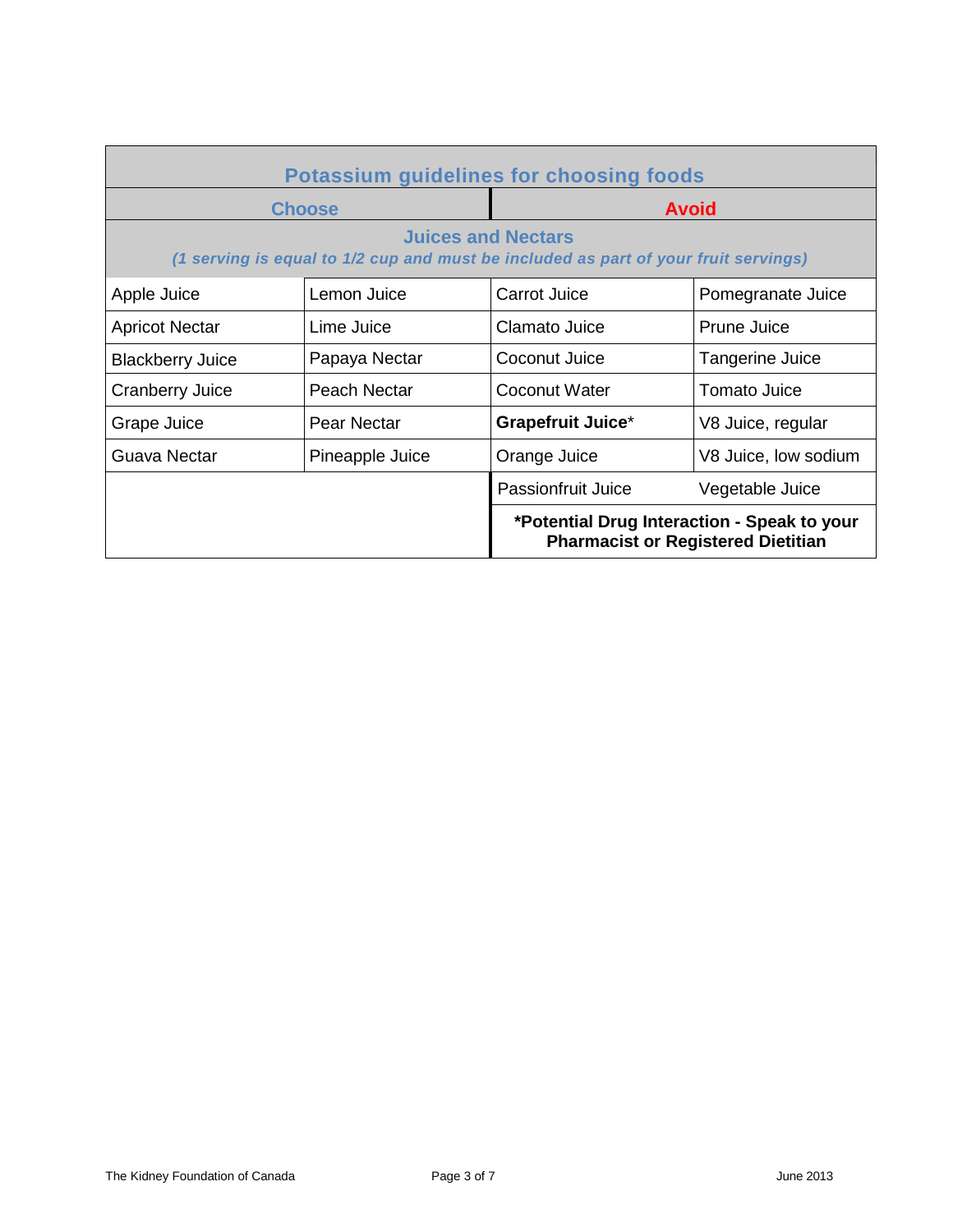| <b>Potassium guidelines for choosing foods</b>                                                                                                                    |                       |                        |                                                                                                                                                            |  |
|-------------------------------------------------------------------------------------------------------------------------------------------------------------------|-----------------------|------------------------|------------------------------------------------------------------------------------------------------------------------------------------------------------|--|
| <b>Choose</b>                                                                                                                                                     |                       | <b>Avoid</b>           |                                                                                                                                                            |  |
| <b>Fruits</b><br>Limit your fruits to 3 servings per day or as recommended by your Registered Dietitian<br>(1 serving is equal to 1/2 cup unless otherwise noted) |                       |                        |                                                                                                                                                            |  |
| Apple (1)                                                                                                                                                         | Lemon (1)             | Apricots               | Medjool Date(2)                                                                                                                                            |  |
| Apple rings (5)                                                                                                                                                   | Lime $(2)$            | Banana                 | <b>Nectarine</b>                                                                                                                                           |  |
| Applesauce                                                                                                                                                        | Loganberries          | <b>Breadfruit</b>      | Orange (large)                                                                                                                                             |  |
| <b>Blackberries</b>                                                                                                                                               | Lychees (10)          | Cantaloupe             | Papaya                                                                                                                                                     |  |
| <b>Blueberries</b>                                                                                                                                                | Mandarin orange       | Coconut (dried)        | Passion fruit                                                                                                                                              |  |
| <b>Boysenberries</b>                                                                                                                                              | Mango $(\frac{1}{2})$ | Coconut (raw)          | Persimmon                                                                                                                                                  |  |
| Canned fruit, all types                                                                                                                                           | Peach (1)             | Dates                  | Pomelo $(\frac{1}{2})$                                                                                                                                     |  |
| Casaba melon                                                                                                                                                      | Pear $(1)$            | Dried fruit, all types | Prickly pear (1)                                                                                                                                           |  |
| Cherries (10)                                                                                                                                                     | Pineapple             | Durian                 | Raisins (1 box)                                                                                                                                            |  |
| Clementine (1)                                                                                                                                                    | Plum $(1)$            | Elderberries           | Sapote                                                                                                                                                     |  |
| Crab-apple                                                                                                                                                        | Pomegranate 1/2       | Figs                   | Soursop                                                                                                                                                    |  |
| Cranberries                                                                                                                                                       | Prunes (2)            | Guava                  | Sugar apple                                                                                                                                                |  |
| Currants                                                                                                                                                          | Raspberries           | Honeydew melon         | Starfruit**                                                                                                                                                |  |
| Fruit cocktail                                                                                                                                                    | Rhubarb               | Jackfruit, fresh       | Tamarind                                                                                                                                                   |  |
| Gooseberries                                                                                                                                                      | Sapodilla (1/2)       | Kiwi (1)               |                                                                                                                                                            |  |
| Grapefruit <sup>*</sup> $(\frac{1}{2})$                                                                                                                           | <b>Strawberries</b>   |                        |                                                                                                                                                            |  |
| Grapes (20)                                                                                                                                                       | Tangelo (1)           |                        |                                                                                                                                                            |  |
| Jackfruit, canned                                                                                                                                                 | Tangerine (1)         |                        |                                                                                                                                                            |  |
| Kumquats (5)                                                                                                                                                      | Watermelon            |                        |                                                                                                                                                            |  |
| *Potential Drug Interaction - Speak to your<br><b>Pharmacist or Registered Dietitian</b>                                                                          |                       |                        | **Do NOT consume. Speak to your Registered<br>Dietitian. Starfruit may also be called<br>carambala, bilimbi, belimbing, Chinese<br>starfruit or star apple |  |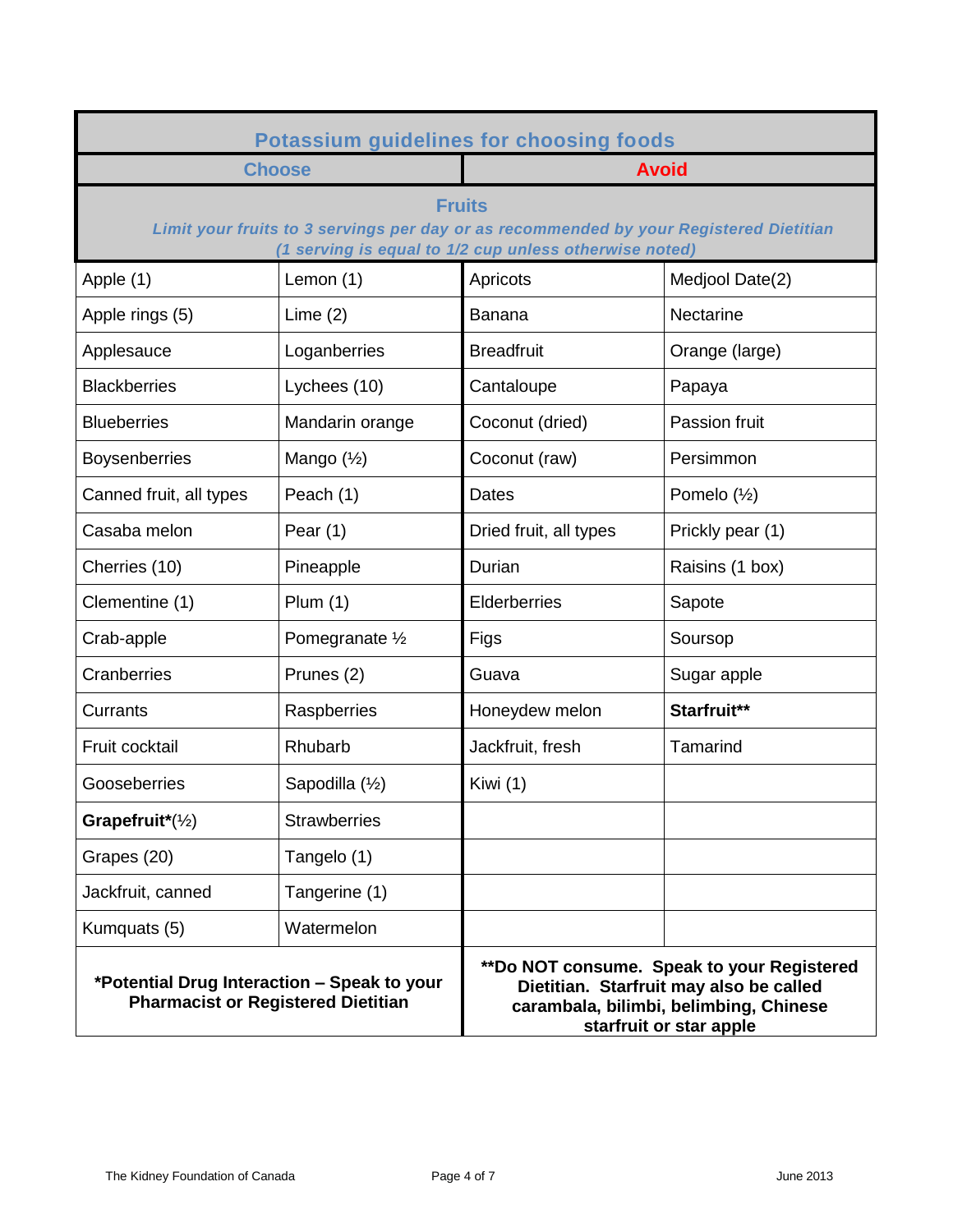| <b>Potassium guidelines for choosing foods</b>                                                                                                                   |                                                                         |                                                                                                                         |                             |  |
|------------------------------------------------------------------------------------------------------------------------------------------------------------------|-------------------------------------------------------------------------|-------------------------------------------------------------------------------------------------------------------------|-----------------------------|--|
| <b>Choose</b>                                                                                                                                                    |                                                                         |                                                                                                                         | <b>Avoid</b>                |  |
| <b>Vegetables</b><br>Limit your vegetables to 3 servings per day or as recommended by your Registered Dietitian<br>(1 serving is 1/2 cup unless otherwise noted) |                                                                         |                                                                                                                         |                             |  |
| Alfalfa sprouts                                                                                                                                                  | Fiddlehead greens,<br>boiled                                            | Acorn squash                                                                                                            | <b>Mushrooms</b><br>- Dried |  |
| Arugula, raw (1 cup)                                                                                                                                             | Kale                                                                    | Artichoke                                                                                                               | - Portabella                |  |
| Asparagus (6)                                                                                                                                                    | Leeks                                                                   | Avocado $(\frac{1}{2})$                                                                                                 | Parsnips                    |  |
| Bamboo shoots, canned                                                                                                                                            | Lettuce (1 cup)                                                         | <b>Baked beans</b>                                                                                                      | Plantain                    |  |
| Beans, green                                                                                                                                                     | <b>Mushrooms</b><br>- Canned, drained<br>- Shitake, raw<br>- White, raw | <b>Beans</b><br>- Adzuki<br>- Navy<br>- Pinto<br>- Black<br>- Red<br>- Kidney<br>- Lima<br>- Roman<br>- Mung<br>- White | Potato***                   |  |
| Bean sprouts                                                                                                                                                     |                                                                         |                                                                                                                         | Potato chips                |  |
| Beet greens, raw                                                                                                                                                 |                                                                         |                                                                                                                         | Rapini, cooked              |  |
| Broadbeans, fresh/boiled                                                                                                                                         | Mustard greens                                                          | Bamboo shoots, fresh                                                                                                    | Rutabaga                    |  |
| <b>Broccoli</b>                                                                                                                                                  | Okra                                                                    | <b>Beets</b>                                                                                                            | Snow peas, cooked           |  |
| Cabbage                                                                                                                                                          | Onion, all types                                                        | Bok choy                                                                                                                | Soybeans                    |  |
| Carrots, baby (8)                                                                                                                                                | Peas, green                                                             | Broadbeans, canned                                                                                                      | Spinach, cooked             |  |
| Carrot, regular                                                                                                                                                  | Peppers                                                                 | Brussel sprouts (4)                                                                                                     | Split peas                  |  |
| Cauliflower                                                                                                                                                      | Radish                                                                  | <b>Burdock root</b>                                                                                                     | Succotash                   |  |
| Celeriac, cooked                                                                                                                                                 | Rapini, raw                                                             | Butternut squash                                                                                                        | Sweet potatoes***           |  |
| Celery (1 stalk)                                                                                                                                                 | Snow peas (raw) (10)                                                    | Cassava                                                                                                                 | Swiss chard, cooked         |  |
| Chayote                                                                                                                                                          | Spaghetti squash                                                        | Celeriac, raw                                                                                                           | Taro, cooked                |  |
| Chicory greens (1 cup)                                                                                                                                           | Spinach, raw (1 cup)                                                    | Chick peas                                                                                                              | Tempeh                      |  |
| Collard greens                                                                                                                                                   | Swiss chard, raw                                                        | Cress, cooked                                                                                                           | Tomato paste (2 tbsp)       |  |
| Corn                                                                                                                                                             | Tomato, cherry (5)                                                      | Dock (sorrel)                                                                                                           | Tomato sauce (1/4 cup)      |  |
| Cress, raw                                                                                                                                                       | Tomato $(\frac{1}{2})$                                                  | French fries                                                                                                            | Water chestnuts, raw        |  |
| Cucumber                                                                                                                                                         | Turnip                                                                  | Kohlrabi                                                                                                                | Yam***                      |  |
| Dandelion greens                                                                                                                                                 | Turnip greens                                                           | Lentils                                                                                                                 | Zucchini, cooked            |  |
| Eggplant                                                                                                                                                         | Watercress (raw)                                                        | Lotus root                                                                                                              |                             |  |
| Endive (1)                                                                                                                                                       | Water Chestnuts,<br>canned                                              | *** Double boil your potatoes to lower<br>potassium                                                                     |                             |  |
| Escarole                                                                                                                                                         | <b>Wax Beans</b>                                                        |                                                                                                                         |                             |  |
| Fennel                                                                                                                                                           | Zucchini, raw                                                           |                                                                                                                         |                             |  |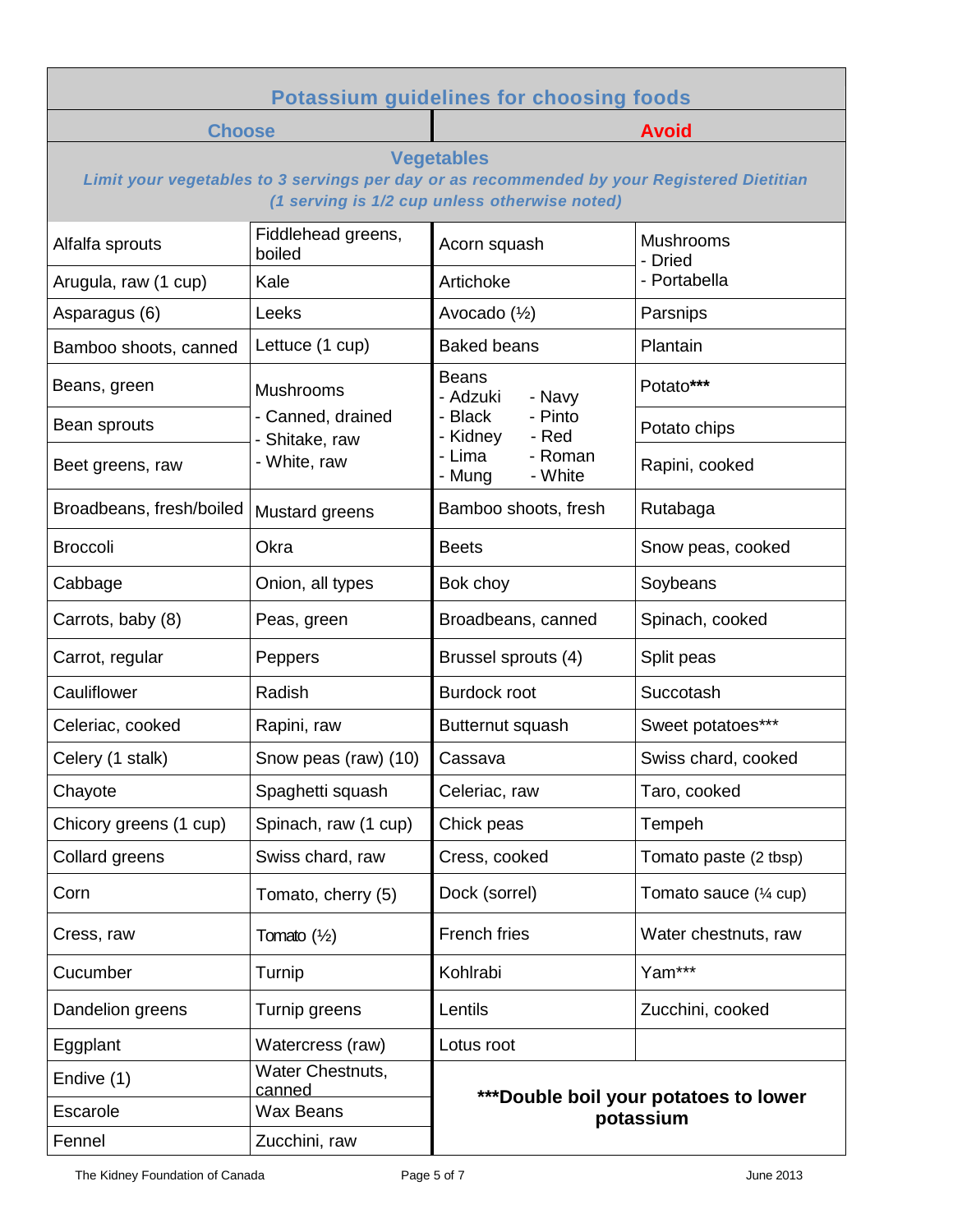| <b>Potassium guidelines for choosing foods</b>                                                                                                                                                            |                                                                                                                                                                                                             |  |  |  |
|-----------------------------------------------------------------------------------------------------------------------------------------------------------------------------------------------------------|-------------------------------------------------------------------------------------------------------------------------------------------------------------------------------------------------------------|--|--|--|
| <b>Choose</b>                                                                                                                                                                                             | <b>Avoid</b>                                                                                                                                                                                                |  |  |  |
| <b>Milk products</b>                                                                                                                                                                                      |                                                                                                                                                                                                             |  |  |  |
| 4-8 oz per day of fresh milk, homemade pudding,<br>ice cream or yogurt                                                                                                                                    | Chocolate milk, packaged or canned puddings                                                                                                                                                                 |  |  |  |
| <b>Grains</b>                                                                                                                                                                                             |                                                                                                                                                                                                             |  |  |  |
| <b>Bread:</b> any bread, bagels and rolls made with<br>white flour; light rye or 60% whole wheat                                                                                                          | <b>Bread:</b> any bread, bagels and rolls made<br>with whole grain, 100% whole wheat or<br>dark rye                                                                                                         |  |  |  |
| <b>Cereal:</b> any corn or rice-based cereals (ie. Corn<br>Flakes®, Rice Krispies®), Cream of Wheat®,<br>Cream of Rice®, non-bran cereals                                                                 | <b>Cereal:</b> bran or whole grain cereal, granola,<br>shredded wheat, cereals containing dried fruit or<br>nuts                                                                                            |  |  |  |
| <b>Crackers:</b> cream crackers, graham crackers,<br>matzo cracker, soda crackers, taco/tortilla<br>shell, tortilla chips (10), water crackers, white<br>melba toast, white rice cake                     | <b>Crackers:</b> any crackers made from whole wheat,<br>grains or dark rye                                                                                                                                  |  |  |  |
| Rice/pasta: white rice, white pasta, white soba<br>noodles                                                                                                                                                | Rice/pasta: brown rice, whole wheat pasta                                                                                                                                                                   |  |  |  |
| <b>Baked goods:</b> arrowroot, angel food cake,<br>blueberry muffins, oatmeal cookies, pound cake,<br>shortbread, social teas (4), sponge cake, sugar<br>cookies, vanilla wafers, white cake, yellow cake | <b>Baked goods:</b> danish, doughnuts, date<br>square, fruitcake, gingerbread, gingersnap,<br>granola bar, peanut butter cookie, or any baked<br>good made from whole wheat/ grains, carrot or<br>chocolate |  |  |  |
| Other: cornmeal, couscous (1/3 cup), white flour                                                                                                                                                          | Other: barley, buckwheat, bulgur, nuts/seeds,<br>pancake/waffle mix, wheat germ, whole wheat<br>flour                                                                                                       |  |  |  |
| Additional items                                                                                                                                                                                          |                                                                                                                                                                                                             |  |  |  |
| Herbs and spices, herb mixes                                                                                                                                                                              | Salt substitutes (ie. No Salt®, Nu Salt®)                                                                                                                                                                   |  |  |  |
| Butter, margarine, oil, mayonnaise                                                                                                                                                                        | Salt-free cheese with potassium added                                                                                                                                                                       |  |  |  |
| Sugar or sugar substitutes<br>Honey, jam, jelly, pancake or corn syrup                                                                                                                                    | Brown sugar, molasses, maple sugar or maple<br>syrup                                                                                                                                                        |  |  |  |
| Regular or decaf coffee and tea<br>Drink crystals, fruit punch, lemonade, Kool-Aid®<br>or soft drinks (non-colas)                                                                                         | Specialty coffee (cappuccino, espresso, Turkish),<br>Cocoa or colas                                                                                                                                         |  |  |  |
|                                                                                                                                                                                                           | Chocolate (any type), carob                                                                                                                                                                                 |  |  |  |